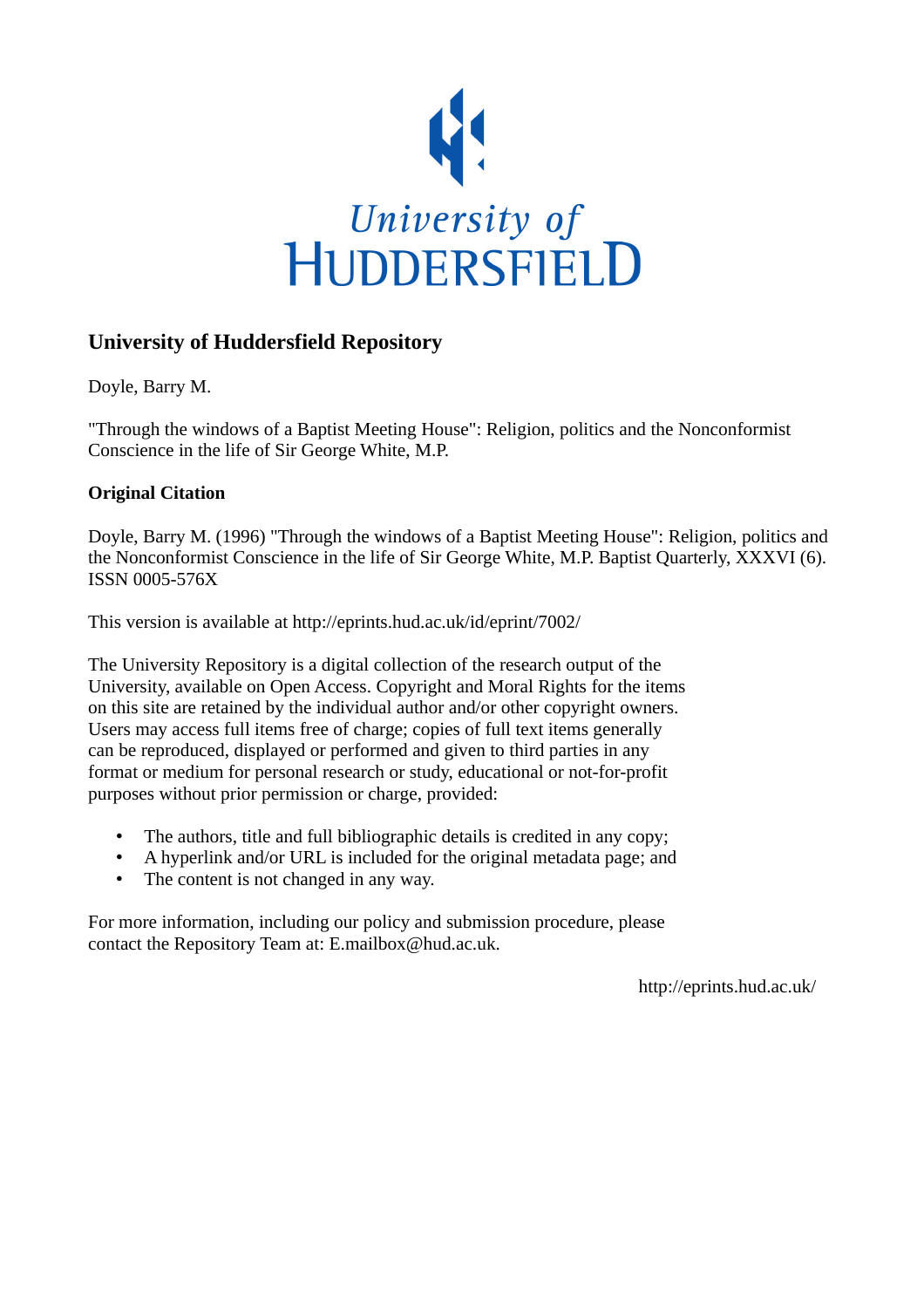### **'THROUGH THE WINDOWS OF A BAPTIST MEETING HOUSE' Religion, Politics and the Nonconfonnist Conscience in the Life of Sir George White MP**

With the compilation of the *New Dictionary of National Biography,* under the general editorship of Colin Matthew, the contributions of many more of the Free Church men and women who helped shape nineteenth and twentieth-century Britain will be acknowledged. Among the debutants in the revised canon of great Britons will be Sir George White MP,<sup>1</sup> the man described by the *British Weekly* as the 'foremost lay leader of English Nonconformity in our generation',<sup>2</sup> yet a politician largely ignored by historians of Edwardian Britain.<sup>3</sup> This is a significant oversight, for White featured prominently in Free-Church politics in the early twentieth century, chairing the Nonconformist Committee in the House of Commons and acting as a bridge between old-style dissenting Radicalism and the new(er) Liberalism of practical politicians like Lloyd George.<sup>4</sup> Although 'plain and modest' with 'no pretentions to brilliance', White reached the top in business, politics and the Baptist denomination through the classic Victorian virtues of hard work, dedication and devotion,<sup>5</sup> his success resting, in part, on his power as a speaker with 'the enviable faculty granted to the best speakers of saying, and thinking clearly and strongly while he is on his feet'.<sup>6</sup> This paper, which is based primarily on press reports of his life and death, will outline White's achievements in religion, business and politics, illustrating the way these elements interacted, and looking, in particular, at the three areas in which religion most obviously influenced his political views: class relations, education and temperance.

George White was born on 13 March 1840, at Bourne in Lincolnshire, the son of Thomas White, a master shoemaker with about a dozen employees, and his wife, Mary. His parents were respectable, godly, principled Nonconformists, 'who fought boldly against the shameful religious disabilities under which they then lived'.<sup>7</sup> Thomas White, a deacon of Bourne Union Church and a Baptist by tradition, 'looked upon his political faith as no small part of his religious faith'.8 His son attended Bourne Grammar School before entering the family business at the age of fifteen. The following year, 1856, he moved to Norwich to take up a position as a junior clerk in the shoe and leather firm of Tillyard & Howlett and, 'after a very few months experience' of the city, came to the conclusion that 'my opportunities, for whatever they were worth, were here'.<sup>9</sup> He took advantage of the educational facilities on offer to improve his prospects, spending the two hours before work each morning learning mathematics and languages from a Unitarian solicitor, J. W. Dowson, and in the evenings taking Greek lessons from the pastor of St Mary's Baptist Chapel, the Revd George Gould.<sup>10</sup>

In 1863 White married Anne (1836-98), daughter of Henry Ransome of Norwich, forming a kinship link with his future partner, John Godfery *[sic]* Howlett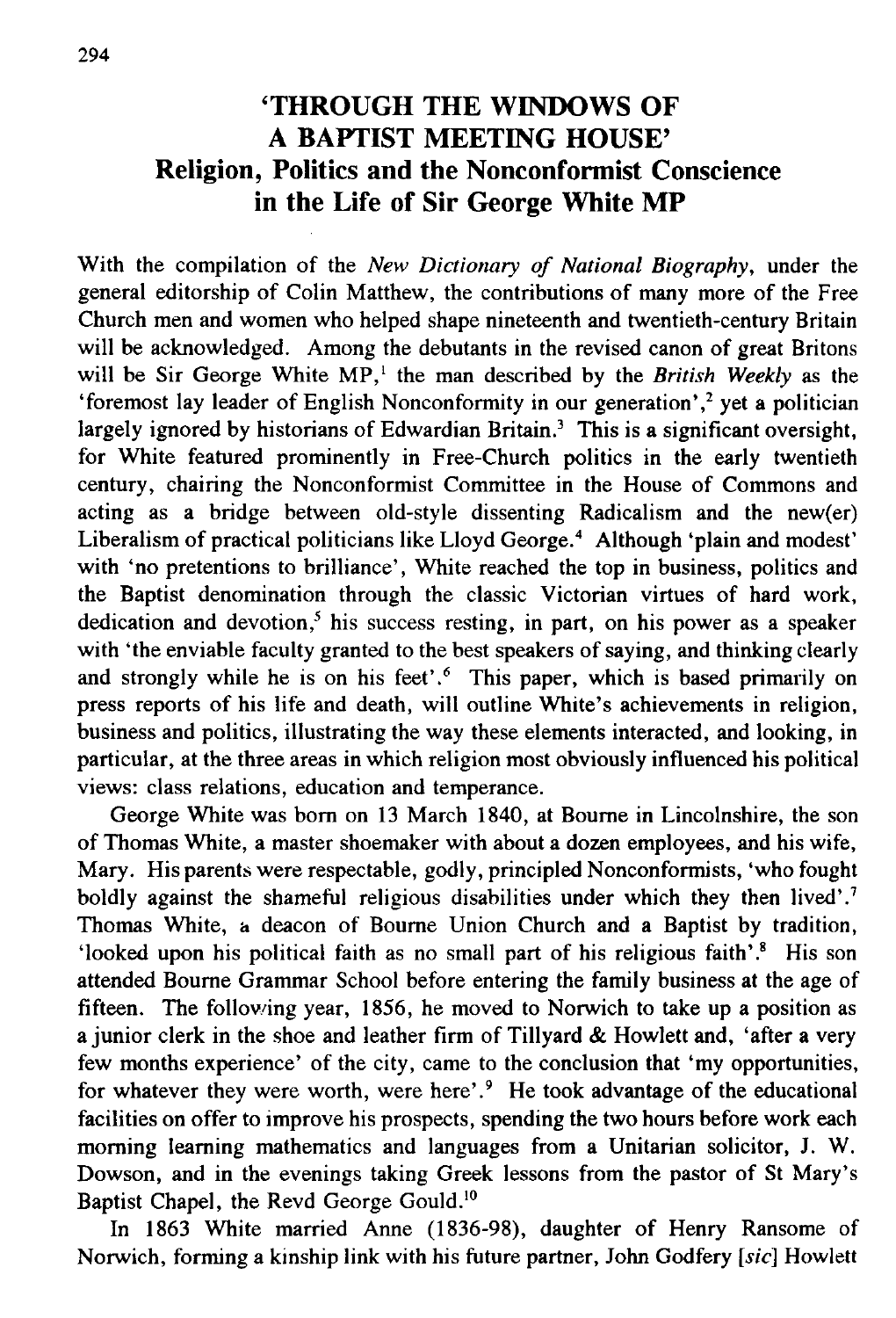(1832-1914), who had also married one of Ransome's daughters.<sup>11</sup> 'Strong, wise, and tender in his home',<sup>12</sup> White had seven daughters and a son, George Ernest, who followed his father in service to Howlett & White, the Norwich Liberal Party, and St Mary's Baptist Chapel.<sup>13</sup> His wife died in 1898 and, though he felt the loss keenly, it opened up a new phase in his life as he moved on to the national scene.

I

These bald facts help to place George White geographically and illustrate the environment which influenced his early years, but the key to understanding his motivation is religion. Deeply spiritual, business, politics, family and recreation were all secondary to and bound up with his religious convictions. A Puritan in 'his love for the Bible, in his reverence for the Sabbath, and in his intense passion for the redemption of humanity',<sup>14</sup> he joined Bourne Union Church in 1856, when aged sixteen.<sup>15</sup> On moving to Norwich he attended St Mary's Baptist Church, the chapel of his employers, and was baptized by the Revd George Gould, who was to become one of 'the greatest influences of his life'.<sup>16</sup> He became a full member of St Mary's in 1857, and from 1883 until his death in 1912 he served as a member of the diaconate.17 Active in all aspects of chapel life, he took a special interest in the agencies of education and self-improvement: the Sunday School, the Adult School and also the local YMCA. Religion was central to his daily life. Along with his partners, he held brief prayer meetings in his office at the start of each work day, whilst in the 1870s and 1880s his wife, eight children and three servants left the house empty on Sunday afternoons to share his Sunday-school work at the Sayer Street Mission.<sup>18</sup> Even in 1900 his 'day of rest' remained relentless: he walked the two miles from home to chapel for the Adult School at nine o'clock, read the lessons and gave out hymns at morning and evening services, and superintended a Sunday School in the afternoon.<sup>19</sup>

White first attended Sunday School at the age of four, and never ceased his involvement from then until his death. On his second Sunday in Norwich he took a boys' class in a mission Sunday School in a 'rough working-class neighbourhood', initiating a thirty-vear association with the school.<sup>20</sup> In 1890 he became initiating a thirty-year association with the school.<sup>20</sup> Superintendent of the large afternoon Junior School at St Mary's, whilst in 1905, despite suggesting that Schools 'lacked sufficient interest for the boys' and needed better teachers, he was elected President of the Sunday School Union of England and Wales.21

White's involvement with the YMCA, on the other hand, dated back to 1856 when he was instrumental in the formation of the Norwich branch.<sup>22</sup> In 1859 he directed the first attempts at evangelical mission work consisting of 'free distribution of tracts, cottage meetings, and religious addresses out-doors',23 and it was this village preaching, along with his activities in the debating society, which gave him practice in public speaking and marked his entry into public life.<sup>24</sup> He had all but retired from the Association when, in 1886, he summed up his attitude to the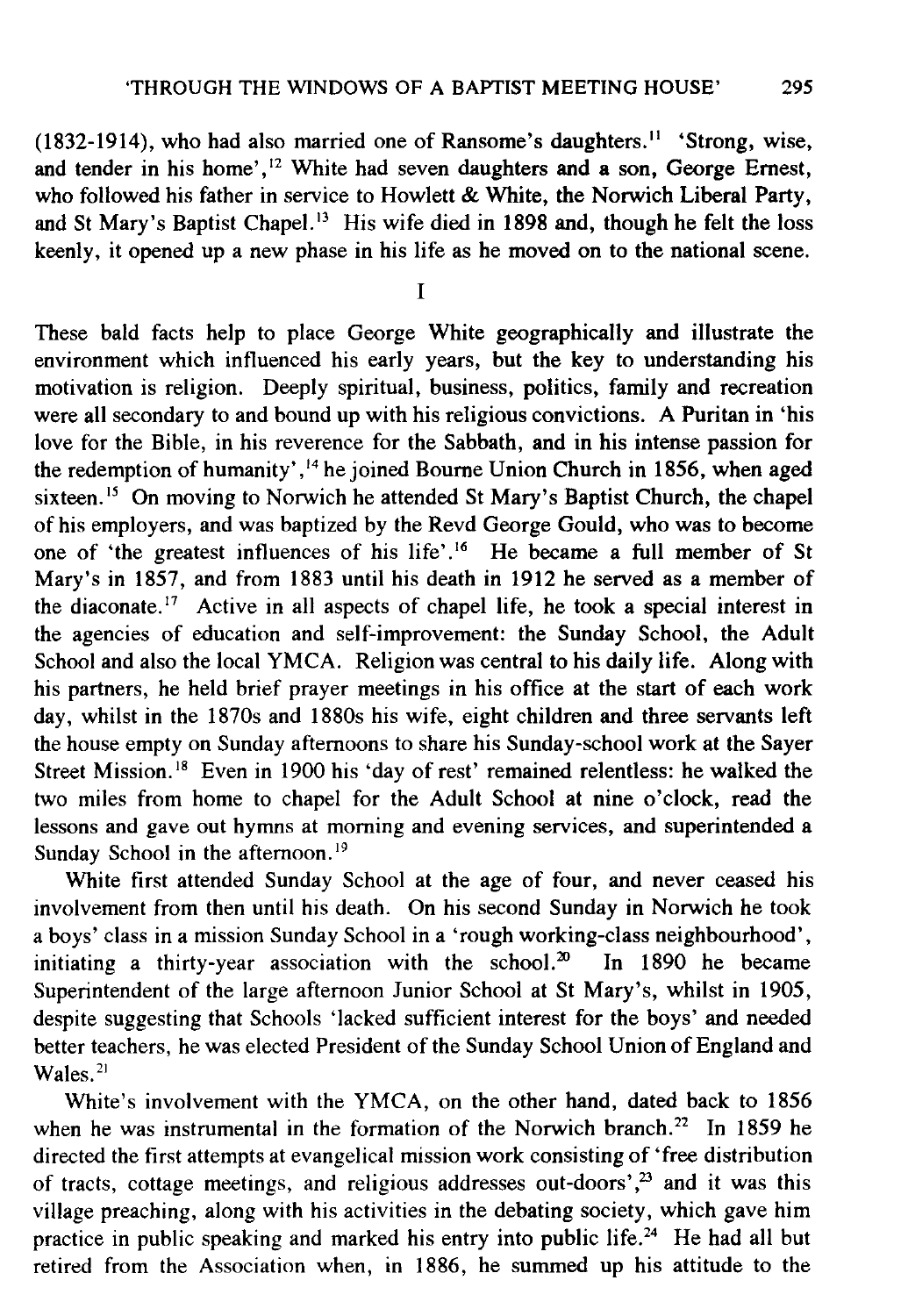movement as endeavouring to 'provide healthful recreation (both in doors and out), various agencies for the cultivation of the mental faculties, and . . . most important of all ... to keep the spiritual life of the Association as its most prominent feature. '25

This tripartite concern with recreation, education and spirituality was also central to the St Mary's Men's First Day Adult School, which White established in 1887 as 'one of the very best works of my life'.<sup>26</sup> White was devoted to the class, acting as President and Superintendent from its inception until his death, and taking a deep interest in the men, often acting on their behalf. This devotion was returned by the members who took 'a genuine pride in their Superintendent', trusting him with their grievances and troubles and believing that through him they influenced Westminster and did 'something to govern the British Empire'. Many of the men shared his radicalism and revelled in his uncompromising form of commitment politics - so much so that when members of the class heard that he had been called to order by the Speaker 'it was a great joy to them': 'Our cups would have simply overbrimmed if he had been expelled'.<sup>27</sup> However, in addition to its religious and educational functions, the Adult School was also a centre for practical self-help, providing access to a savings bank giving interest at 5 %, a coal club, a sick benefit club, a Christmas goose club distributing around £200 every year, and a Self-help Society which collected £600 annually in two-penny subscriptions and paid an unemployment benefit of five shillings per week. White was particularly proud of the Goose Club, as many of the men had previously been in pub-based clubs where, he felt, 'the publican got the goose and they got the feathers'.<sup>28</sup>

In 1899 he joined the Council of the Baptist Union, remaining a member until 1911, serving as Vice-President in 1902 and President the following year. White was only the third layman to hold this post and he utilized the opportunity provided by the two Presidential addresses to define the Nonconformist Conscience, both in relation to 'National Life' and, less famously, 'Child Life'.<sup>29</sup> 'Sir George White deliberately held that every Christian man *ought* to take part in politics' and his 'National Life' address was a manifesto for Free-Church political involvement.<sup>30</sup> A founder, in 1906, and first President of the Baptist Colonial Society, an organization 'dedicated to furthering Baptist principles throughout the British Empire', $31$  he claimed his earliest memories were of missionary meetings which seemed so much more exciting than the contemporary meetings, a loss of wonder he attributed to developments in modern transport and communications.<sup>32</sup>

As Sir George White died on a Saturday, the first tributes to him were paid, not in the press, but in the churches and chapels of Norwich, where 'his own people, the Christian men and women of the city ... [drew together] ... in the unity of a common sorrow for the great man who, whatever his other activities were, in business, in politics, and in civic labour, was first and foremost a devoted Christian worker'.<sup>33</sup> Thus devotion to God was the central element in White's life, with his 'business as well as his politics ... part and parcel of his religion'34 and it is to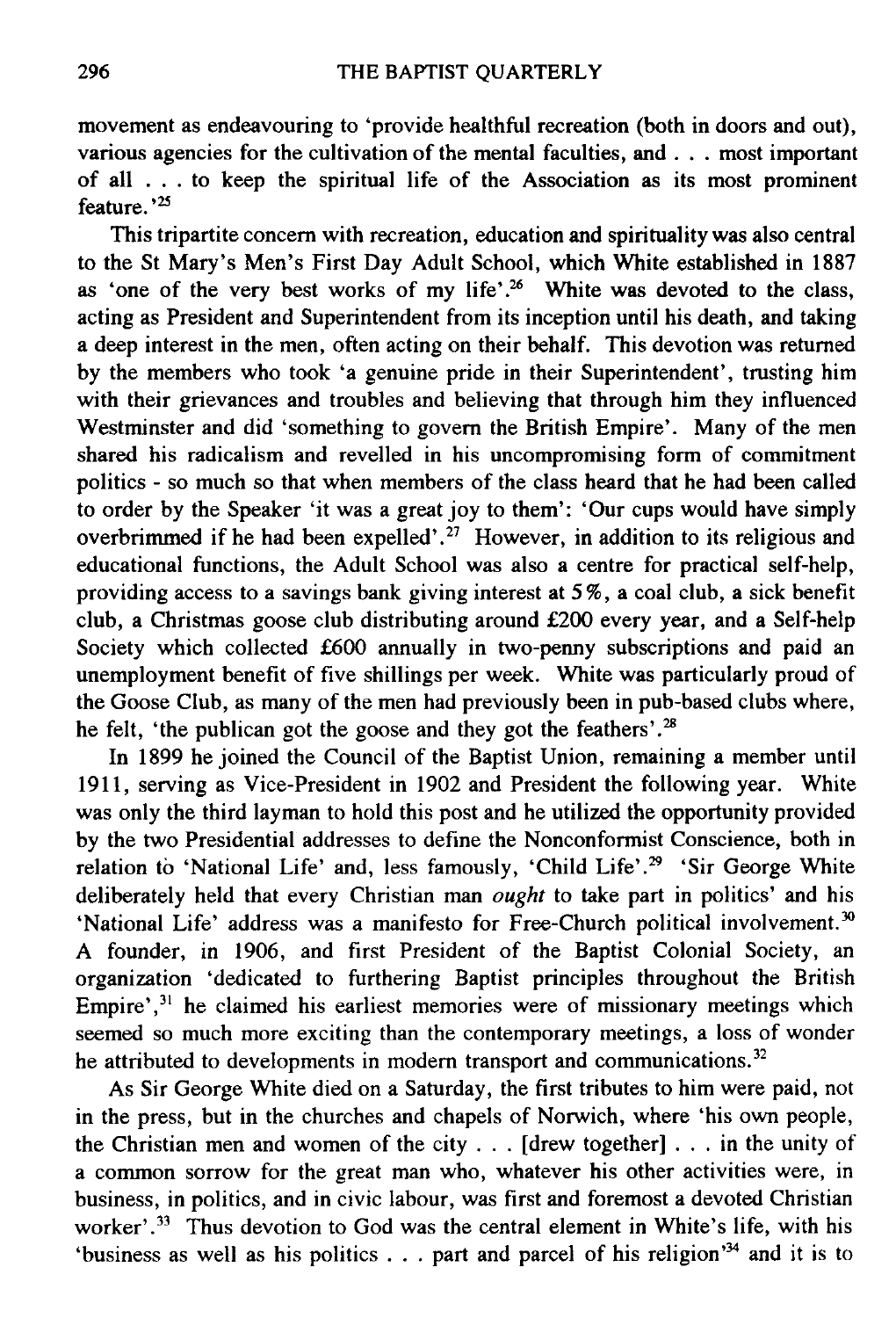his business life that we now tum.

#### II

Regarded by many contemporaries as 'the father of the Norwich [footwear] industry',<sup>35</sup> George White's business career was a remarkable success. Employed by Tillyard & Howlett on eight shillings a week at the age of sixteen.<sup>36</sup> by the time of his death in 1912 he was Chairman and Managing Director of Howlett & White, chairman of the Standard Rotary Machine Company, and Chairman of the Baptist Fire Insurance Company.<sup>37</sup> His progress through the firm was steady but sure and, after four years as a clerk, he was appointed commercial traveller for the northern and eastern counties, returning to Norwich in 1865, aged twenty-five, to take over management of the shoe department, though 'on the distinct understanding that I should always be allowed to give time to public work'.<sup>38</sup> In 1875, despite having no capital to bring into the business, he became a partner and Tillyard & Howlett became Howlett & White. The firm converted to limited liability in 1899 with the partners, who now included the sons of White and Howlett, becoming permanent directors, and White assuming the role of Chairman and joint Managing Director.<sup>39</sup>

Sir George was an adept businessman who took advantage of economic conditions, modem plant and the development of Norwich as a wholesale footwear centre to tum the firm into a nationally and internationally renowned producer of high-grade boots and shoes.<sup>40</sup> By 1910, Howlett & White could boast the largest shoe factory under one roof in Britain, with twelve hundred workers working on 150,000 to 200,000 pairs of boots and shoes per annum.41 Though they did well in the home market with the 'Norvic' ladies range, the firm was particularly effective in developing products, such as ladies fashion and sports footwear, for export to the Empire, Europe and South America.<sup>42</sup> Furthermore, all of this success was a result of White's 'thrusting enterprise', for, as his partner, J. G. Howlett, attested, it was 'to his management of the firm's shoe trade that I attribute the subsequent rapid development of the business in this important direction'. 43

White maintained strong managerial control of his firm, kept most information in his head, and only began to relinquish total command with the conversion of the partnership to limited liability, a move which coincided with his entry into parliamentary politics.<sup>44</sup> A modernizer, he aimed to eradicate the home-based craft workers and garrett-masters by the introduction of new technology, new management strategies, modem efficient plant and a disciplined, semi-skilled workforce, regularly employed in well regulated and supervised factories.<sup>45</sup> Though he conceded that the factory system, with its 'extreme subdivision of labour' was imperfect and uninteresting, he was convinced 'that the change has been both for the moral and physical good of the work people', especially the eradication of St Monday (the practice, common among skilled craftsmen, of taking Monday off work to drink and socialize) and the imposition of time and work discipline which had brought 'an entire change' in the workman's character.<sup>46</sup>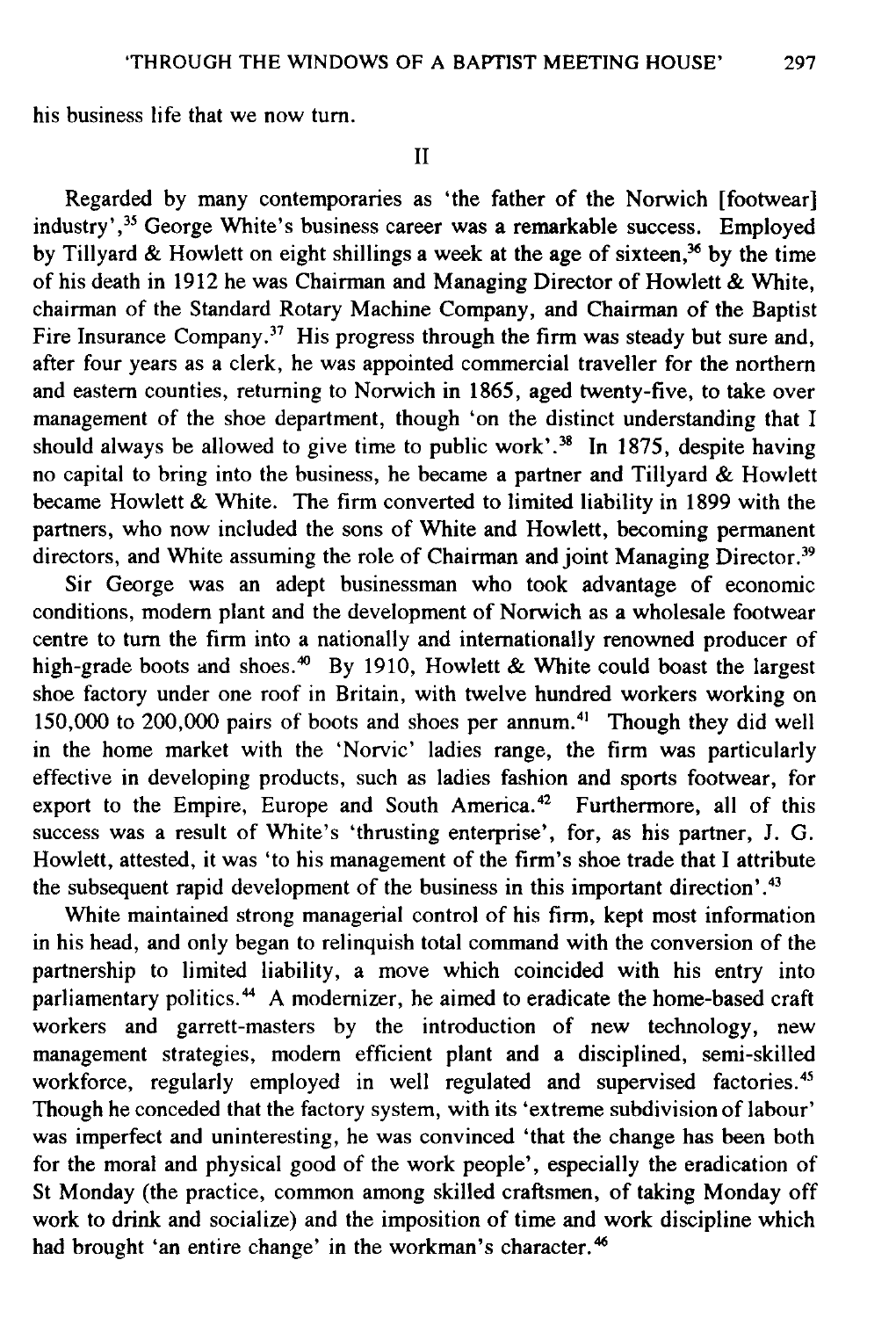As the son of a master shoemaker and a friend of his father's skilled workers, White was very much aware of what the craftsman had sacrificed in the transition from home to factory. In return for the independence and skill of traditional craftsmen, he secured reduced and regulated working hours, stable wages and rational recreation. Howlett & White organized a works band, football and cricket teams, and a rifle club; in the second decade of the twentieth century they expanded their welfare provision to include a dining hall and in 1920 a pension scheme. 47 Yet for all his paternalism, within his factory White made sure discipline was strictly maintained. He kept personal control over wages, insisted on strict time-keeping a time-keeper clocked workers in at the door, docking fifteen minutes pay if even one minute late - and on certain dress standards - women were not allowed to wear curlers or clogs to work.<sup>48</sup> Furthermore, discipline within a department was maintained by an overlooker who, according to a socialist critic, applied 'methods that would have shamed the overseers on a sugar plantation in the black slavery days'.49 Although Holmes levelled other charges against the firm, such as lowering wages and employing women in male areas of work, ultimately he was less critical of Howlett  $\&$  White than of many other local employers.<sup>50</sup> It does seem that White's management, whatever its faults, produced considerable employee loyalty and a generally happy work-force.<sup>51</sup> This loyalty Jewson attributes to White and Howlett's leadership of many of the social agencies of St Mary's Baptist Chapel, which allowed them 'to serve personally, many of their workmen'.<sup>52</sup> This which allowed them 'to serve personally, many of their workmen'.<sup>52</sup> combination of modernity and morality was also a feature of White's political career which drew inspiration from both God and his practical experience of business and the urban environment.

#### III

A 'man of clean-cut and consistent views, according emphatically with the political and religious ideals of modern Puritanism',<sup>53</sup> George White claimed he first became interested in politics in 1848 at the age of eight. His early influences included his father; the Revd George Gould; the Norwich Radical, J. H. Tillett; his father's workmen and the old Chartist artisans of Norwich, whose 'descriptions of the wrongs which the workers suffered, fired my young life ... with an ambition to take my share in the fight for progress'.<sup>54</sup>

Secretary of a Liberal ward organization at the age of eighteen, he became honorary secretary of the Norwich Electoral Reform Association two years later, heralding the start of a life-long commitment to the extension of democracy which included support for the widening of the county franchise and votes for women.<sup>55</sup> Always a radical, his first action as a municipal elector in 1868 was successfully to run a candidate against the Liberal party. 56 Earlier in the same year he began his political involvement with education when he joined the local branch of Joseph Chamberlain's Birmingham Education League. Elected to the Norwich School Board in 1874, he remained a member until its demise in 1902, acting as its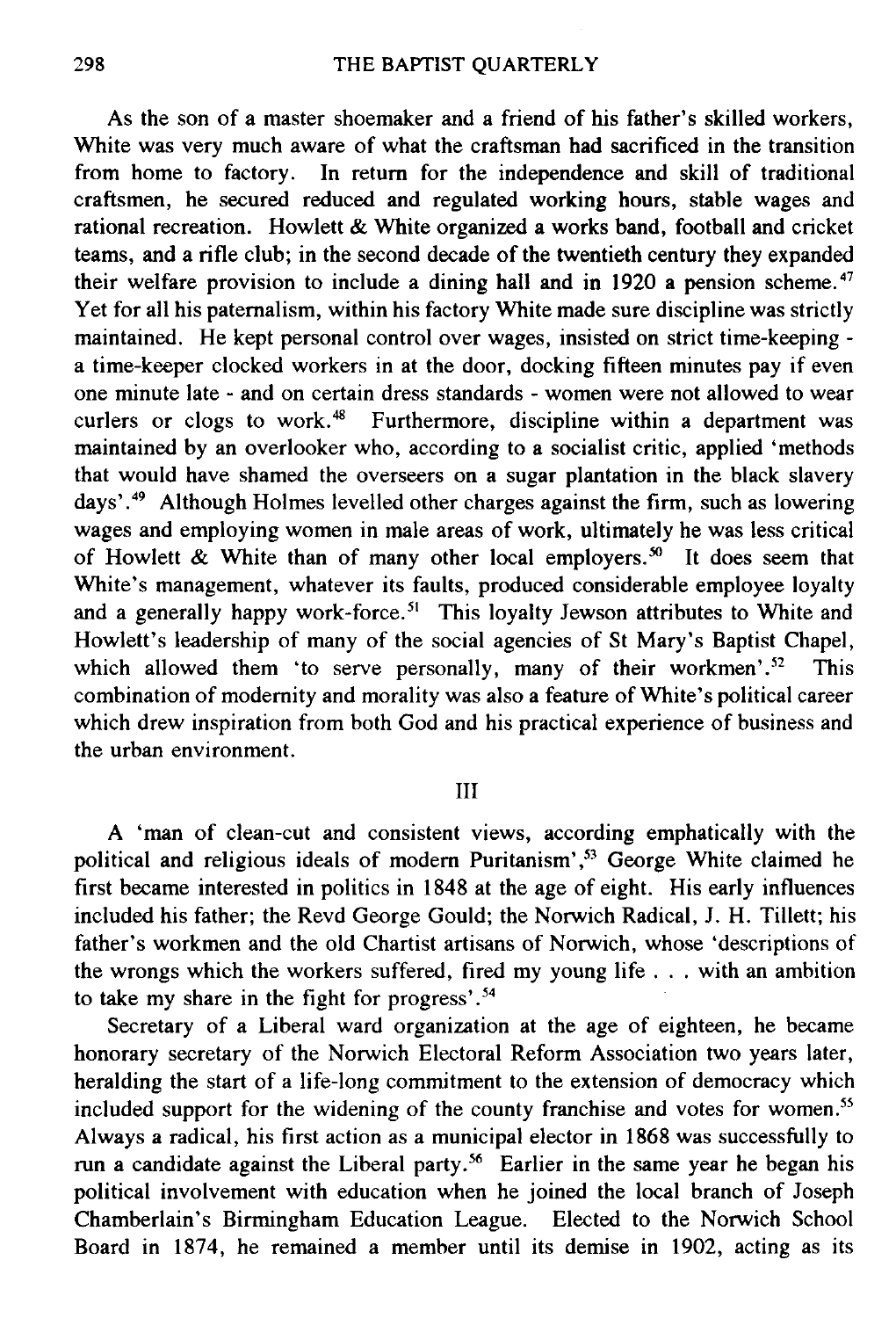chairman for fifteen years, and then of the new Education Committee until his death in 1912, He first entered the Council in 1876, was raised to the Aldermanic bench some time before 1890, held the office of Sheriff in 1888, led the Norwich Liberal Party from 1886 to 1900, and served as a Justice of the Peace for many years.<sup>57</sup>

Thus, by the age of fifty White dominated municipal politics, yet he seemed to show no interest in a parliamentary career, declining numerous offers to contest his adopted city in the Liberal interest. Publicly he claimed 'it is best not to stand for a constituency in which one has business or municipal interests',  $58$  but it is probable that two other factors, one personal and one political, strongly influenced his decision not to stand in Norwich. On a personal level it is likely that he did not wish to leave his wife and family, his final entry to parliament coming at the first election after the death of Anne, whilst politically there was never a time, before 1904, when his victory would have been assured.<sup>59</sup> It was the coincidence of the death of his wife and the retirement of his old political ally, Joseph Arch, which finally took White to Westminster, though not as the representative for Norwich. In 1900, the 'black year' for Liberalism, he was elected MP for North-West Norfolk, beating a prominent local Unionist by a margin of 476 votes.<sup>60</sup> 'To be perfectly frank', wrote the *Eastern Daily Press,* 'Sir George White did not possess at that time, and never fully possessed, any special knowledge of agriculture ... But Mr White had views on land, and on many other subjects connected with the land, with which the majority of the North-West Norfolk electors fulIy agreed.<sup>•61</sup> Unlike most elderly businessmen from the provinces who became MPs as the culmination of their civic career, he was an active parliamentarian who though he 'made no attempt at oratory ... spoke with such knowledge and such sense, and showed himself a man of such sterling quality, that he carried far more weight than many who were more conspicuous'. $62$ 

Yet despite his popularity and ability, White did not achieve ministerial rank. Hotly tipped to succeed Birrell as Secretary of the Board of Education in 1907, to the surprise and anger of many Free Churchmen the post went to Reginald McKenna.<sup>63</sup> Although his understanding of the education controversy and his willingness to find a solution might have made him a successful appointment, it seems likely that both his age (he was sixty-seven at the time) and his association with the radical nonconformists counted against him. He achieved some recognition from his own supporters in 1908 when, following a conspiracy involving fellow Norfolk MP, Richard Winfrey, 'the Nonconformist members unhesitatingly chose him as their Chairman in succession to Sir Robert Perks'.<sup>64</sup> In 1907 he was knighted<sup>65</sup> and three years later his adopted city made him an honorary freeman for his lifelong service to Norwich and his 'earnest and untiring labour for the upraising of the people, particularly in the advancement of education'.<sup>66</sup>

George White often said that were politics ever to interfere with his religious work he would give up politics. Yet this was never likely to happen for, as one Tory critic suggested, he was 'in the habit of looking at all political problems as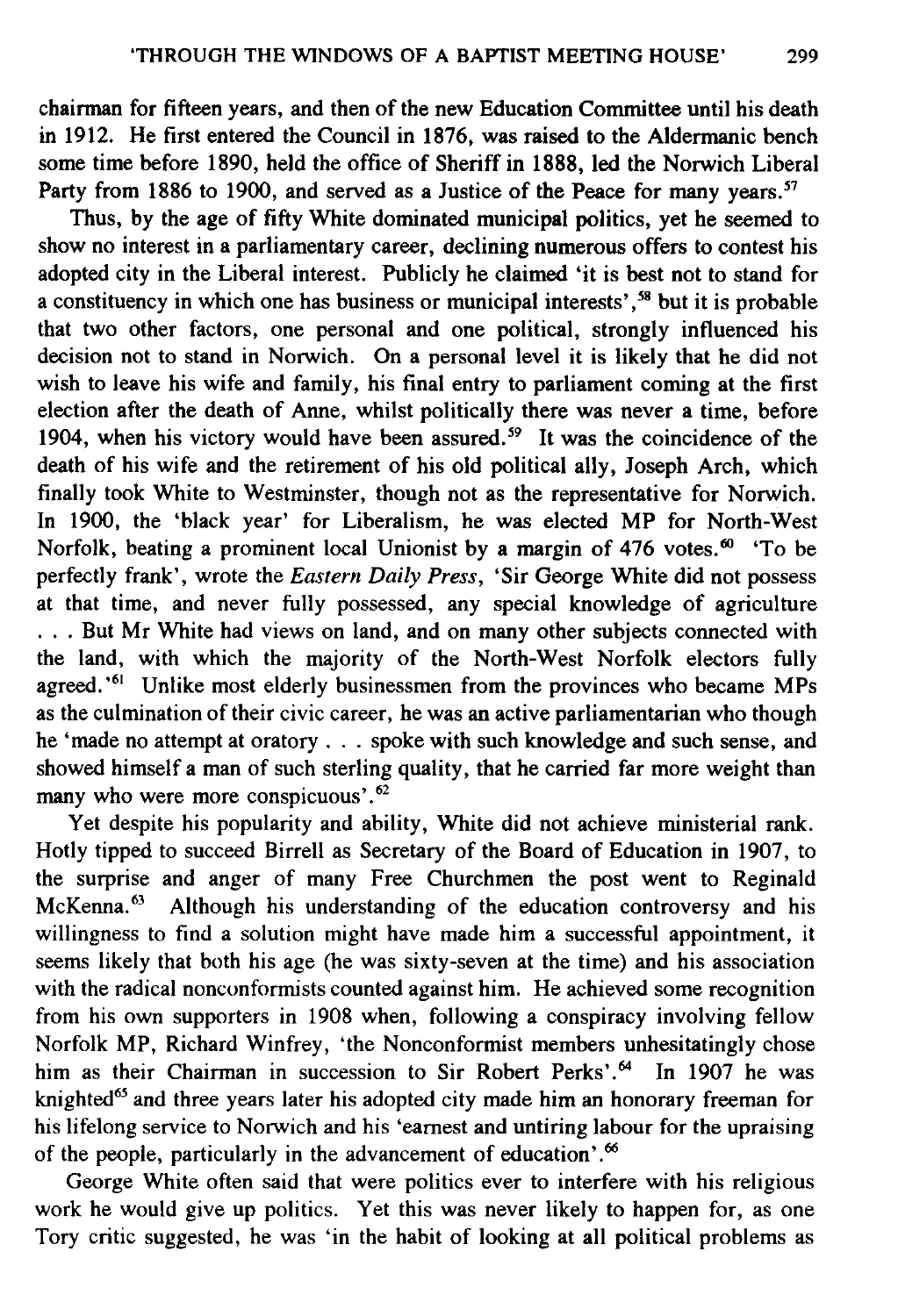through the windows of a Baptist meeting house'.<sup>67</sup> As a nineteenth-century radical dissenter, White subscribed to all the tenets of Newcastle Programme Old Liberalism, as articulated in his 'Nonconformist Conscience' address<sup>68</sup> - land, housing, temperance, imperialism, militarism, religious equality and education - as well as free trade, the righteousness of which he attributed to the 'beneficence of Providence'.<sup>69</sup> But his ideology was constantly developing, and by the Edwardian period he was an 'exponent of advanced politics ... within orthodox limits', a close ally of Lloyd George and Dr Clifford, and a strong believer in 'the necessity of applying the principles of Christianity to the social problems of the day'.<sup>70</sup> As a result, he gave vigorous support to an extensive programme of municipal intervention, especially in monopoly cases or where health or morals were affected, close relations with emergent organizations to promote working-class parliamentary representation, trade-union rights, state insurance, opposition to privilege, and the limited redistribution of wealth within the market economy. Although many of these views could be described as new Liberal, or at least 'modern', $7^{\circ}$  the rest of this paper will address three areas from the old Liberal canon where White's religious and moral views most obviously influenced his political ideas and actions: class relations, education, and temperance.

White's views on class relations were undoubtedly radical by the standards of the late nineteenth century. Claiming affinity with the workers, by pointing out that he had started work as a waged employee, he was broadly in favour of unions 'because they were the surest means of defence, and where associated bodies of employers and work people could meet, disputes would yield to the beneficent influence of arbitration rather than the baneful power of strikes'.<sup>72</sup> In his 1903 Presidential address, he encouraged his fellow employers to adopt a 'fair and equal' relationship with their employees and, though claiming it was impossible to override the wage laws of an industry, he was happy to suggest that 'there is no reason why, other changes working in conjunction, a proper subsistence level for the whole people should not be reached, and the scandal of some 30 per cent of the population living below that level be quickly removed.<sup>73</sup> Adopting a strictly moral tone, he went on to assert that it was their duty:

to pay the best wages we can, to make the conditions of work reasonable and good, to be a court of appeal ever open to suggestion or complaint, to admit the right of combination - in fact to show there is a real difference between the mere man of the world and the Christian, and to set before ourselves the example of a Cadbury rather than a Penrhyn. When a church is prepared to discipline a rich deacon for grinding his workpeople as it would if guilty of larceny or drunkenness, then will more confidence be established between it and the toiling masses who now stand aloof from its ministrations.<sup>74</sup>

Returning to the theme of income distribution in 1910, he suggested that, 'The Church of Christ would have to face the question of the more equitable distribution of wealth produced by modem industrial conditions. Plutocrats and millionaires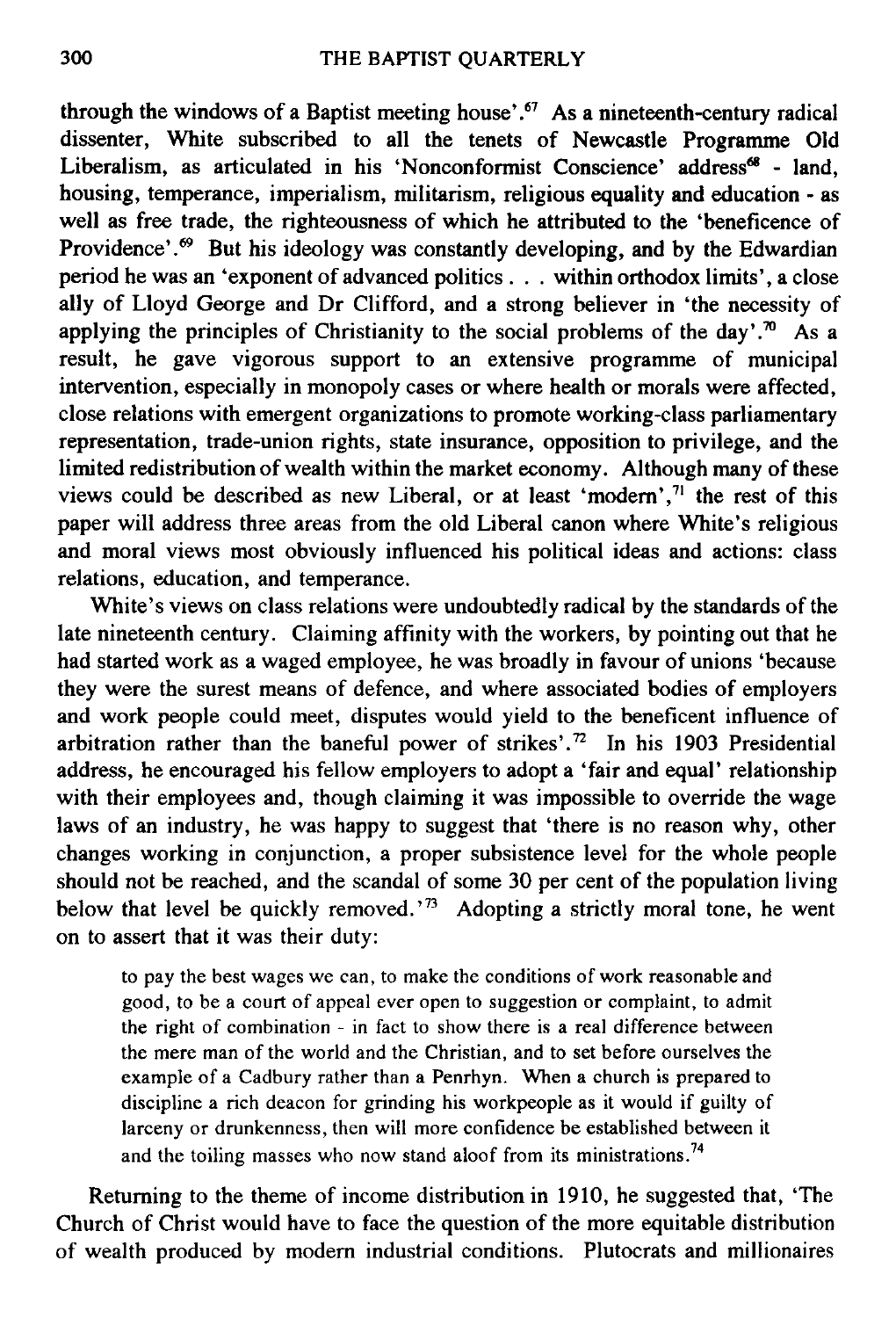were the greatest enemies of the nation and of the Church'.<sup>75</sup> The historian, Stephen Koss, has described this passage as the 'crude ... rhetoric of class warfare', but this is a naive interpretation as White was simply repeating an established part of his political philosophy, and may even have reflected a generally held view within the Free Churches, for the *British Weekly* saw nothing exceptional in the speech. Its report included the sentence, 'plutocrats were the greatest enemy of Christianity at the present day', but without making any comment, and most of the rest of the report was taken up with 'a good epigram' and two platform jokes. To White and many other Baptists, greed and avarice were morally indefensible and dangerous, encouraging distrust of the church and the middle class and spawning a materialistic and atheistic socialism. Faced with such a challenge, moderate redistribution in the form of pensions, insurance and leisure facilities was not confiscation, but sound business, sound politics and sound religion.

Important though his ideas on class relations were, White's main political contribution was in the field of education. In Norwich he achieved 'perhaps his best and most enduring work' by making 'the education of the children of the working classes possible, and even popular',  $\eta$  the number of children receiving an education rising from a little over 6000 in the early 1870s to 22,000 in 1910.<sup>78</sup> However, Sir George attained national prominence through his role in the resistance to the 1902 Education Act and is credited with first recommending the policy of passive resistance, which, 'coming from a man of such sound judgement and quiet temper... was at once accepted by a very large number of representative Nonconformists'.<sup>79</sup> Tireless in his commitment to the passive resistance cause, he chaired the Norwich Citizens League, saw his goods seized 'again and again', and addressed innumerable meetings, even in the most inhospitable environments.<sup>80</sup> Yet from the earliest days of the controversy he sought every opportunity to avert confrontation and secure a peaceful compromise. In 1902 he and Tory leader, Edward Wild, piloted a resolution through Norwich City Council, highlighting the main defects in the Bill.<sup>81</sup> He took a considerable part in the negotiations leading to both the Birrell Bill of 1906 and the abortive Runciman Compromise of 1908, $\frac{82}{3}$ noting in the latter case that he had:

risked the educational reputation of a lifetime in the belief that this compromise will bring us considerably nearer to the national ideal than we are today . . . it should not be hastily concluded that many of us, including men like Dr Clifford and Silvester Horne, could lightly or without solid reason advise any compromise on a question for which we have fought so long and ardently.<sup>83</sup>

However, although he was willing to make certain compromises, he upset some of his friends by declaring against the secular solution suggested after the failure of Runciman, asserting forcefully that: 'no system of education is complete which does not include religious training. The training of the child is the most important of all Christian work.<sup>84</sup>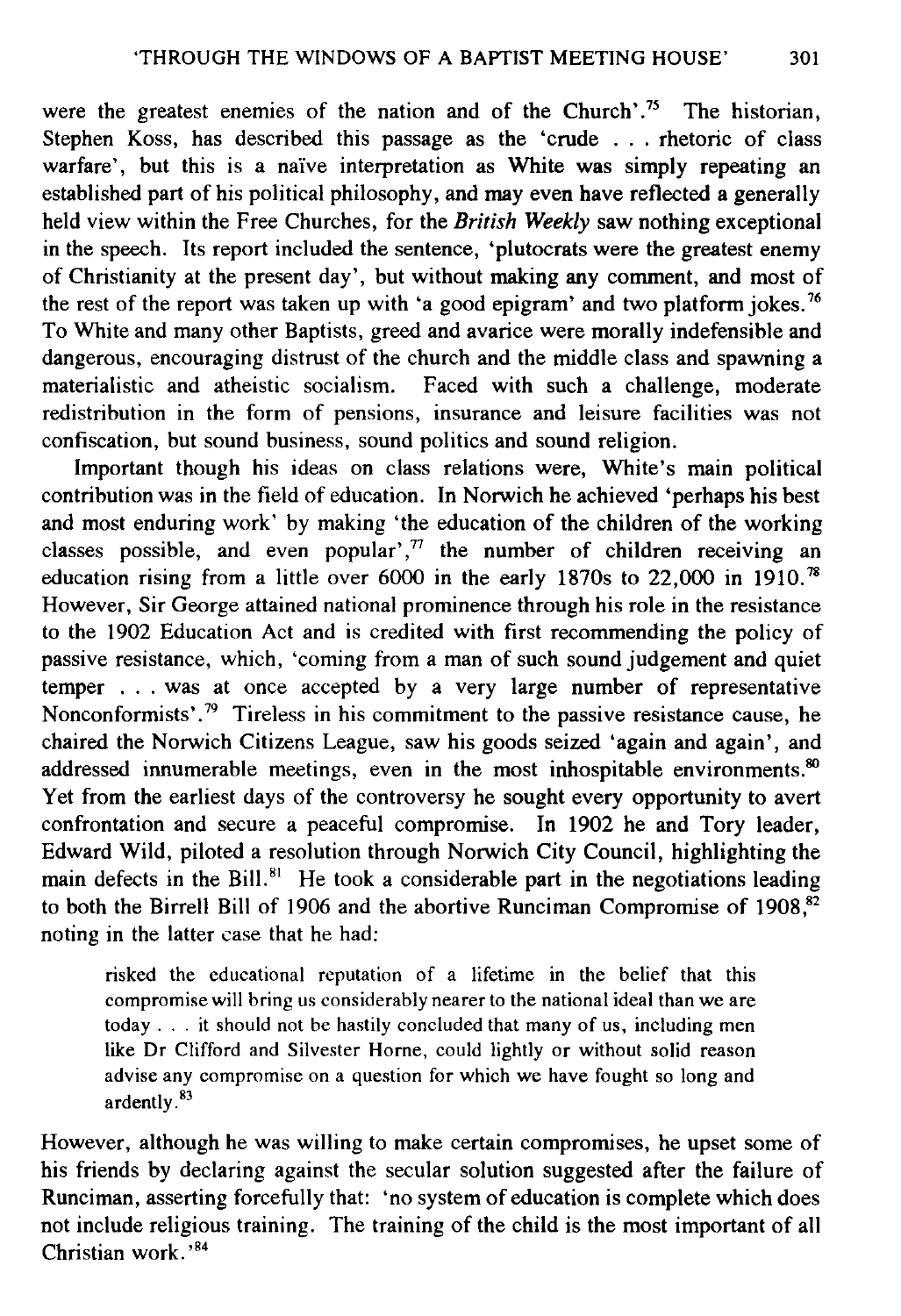In 1912, not long before his death, he was still urging the Liberal government to settle the issue and prevent the militants from withdrawing their support at the next general election. PersonaIly he remained 'content to give a loyal support to Mr Asquith's Government, and to wait patiently for the victory that would have crowned his life',<sup>85</sup> a victory which, sadly for him, never came.

Education provided White with fame and a certain notoriety, but the issue which linked the religious, political and business strands of his career most completely was temperance. His advocacy of teetotalism was part of a lived experience, a way of life he chose for himself in the light of his exposure to the worlds of the slum, the commercial traveller and the skilled artisan of the pre-industrial economy.<sup>86</sup> Although he believed temperance was 'at the root of social and political reform', $87$ this was neither simple 'old Liberalism' nor an attempt to blame the working class for their own misery. Rather, he saw a reduction in alcohol consumption as part of a general policy - including pensions, state insurance and housing reform - designed to create a more efficient workforce, increase the spending power of the working class, raise living standards generaIly and attack the power and privilege of Conservative and landed interests. As with education, he avoided the fundamentalist position and never 'voted against a Temperance BiIl because it did not go far enough'.<sup>88</sup> He was an early member of the United Kingdom Alliance, became Secretary of the Norwich branch in 1872 and a Vice President of the national body by 1909. In 1903 he succeeded W. S. Caine, a feIlow MP, as President of the Baptist Total Abstinence Society, serving until his death in 1912, when his other temperance-related positions included member of the Council of the National Temperance League and Vice President of the Central Association for Sunday Closing of Public Houses, as weIl as a number of local presidencies and chairrnanships.89 In 1900 he launched the 'Million Pledge Crusade', adding many hundreds of thousands to the temperance roll.<sup>90</sup>

Regarded as second only to Sir Thomas Whittaker in his knowledge of the drink question, his general philosophy was related in the course of his 'Nonconformist Conscience' address. Although he saw a moral and social dimension to the drink question, believing it to be the chief cause of divorce and absence from church,<sup>91</sup> at root his interpretation was economic. More damaging to the country's resources than war, greater in cost than all local and national taxation or the rental value of all the country's houses, shops and hotels, and, due to its small wage fund (White instanced the net profits of one Brewery as four times the total wages, whereas he was paying wages totalling five times the net profit)<sup>92</sup>, responsible for reducing the consumption of useful goods by £70,000,000, drink undermined the efficiency and consumption of the individual worker and led to the loss of fifteen per cent of his work time - a figure more serious in its effects on the economy than 'the worst strike which ever happened'.<sup>93</sup>

He also held very strong views on the organization and ownership of the drink trade, including total opposition to: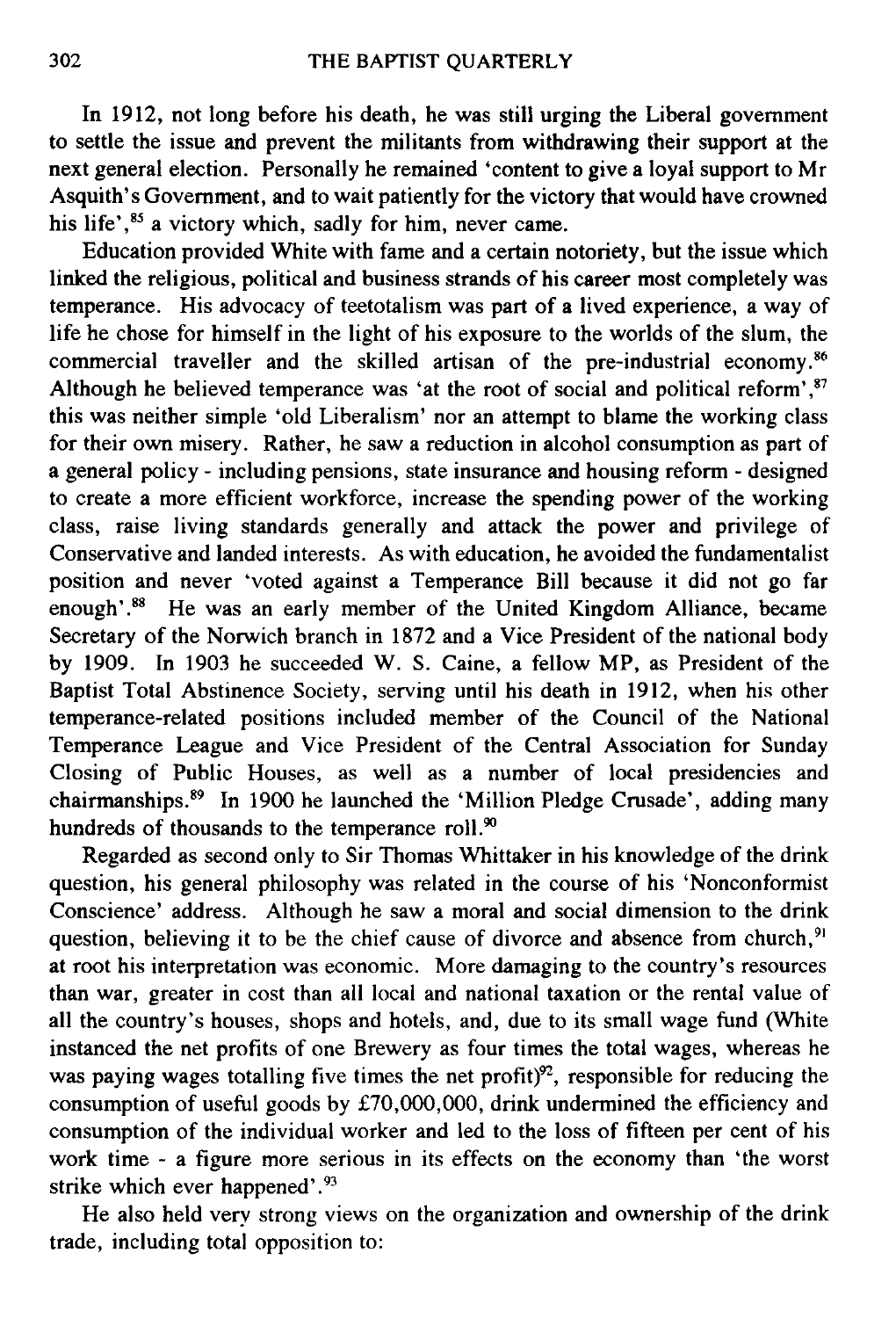municipal trading in drink, because nowhere in the wide world, under whatever conditions it has been sold, do you find its sale free from the crying evils of drunkenness, poverty and crime, and I protest against being made partner in a business which inevitably produces these results.<sup>94</sup>

Rather, if the state was not going to ban drink altogether, it should at least attack the tied house monopoly and set up counter-attractions such as reading and recreation rooms with light refreshments. But he was sanguine about the possibilities of major reform, seeing the drink interest as part of the web of privilege supported by the Conservative party and the House of Lords, and observing in 1901 that, even though bishops were supporting reform, 'whilst Lord Salisbury was at the head of the Government no temperance legislation could be undertaken ... consequently all Christian people should pray for his removal'.<sup>95</sup> He was particularly virulent in his attack on the Conservative Government's 1903 Licensing Bill, which would introduce compensation for a lost licence, a morally corrupt idea, as:

no man or body of men can have vested rights in wrong doing, and if we give the least quarter to this demand upon public funds, we shall place the present system as an intolerable yet irremovable burden upon the generation to follow us, and allow the physical and moral fibre of the nation to go down before it. <sup>96</sup>

Along with the majority of Nonconformists he supported local option, in particular because of his awareness of 'how much bad laws have done to tempt men to their own ruin, and how much happier and more powerful the great bulk of the working class (the most of whom are sober and thrifty) would be if they were not dragged down by the few drunken and dissolute among them'.<sup>97</sup> However, despite a piece of Scottish legislation in 1910 (which White described as 'making people sober by Act of Parliament'<sup>98</sup>), the Edwardian period was one of setbacks for the temperance cause and, as with education, White died without seeing either a major revision of the 1904 Act or the introduction of local option to England.

#### IV

George White made his last public appearance in Norwich in 1911 at a meeting addressed by the Irish Nationalist leader, John Redmond.<sup>99</sup> The following month he was found to have lung cancer. In December he wrote to Shakespeare that for 'some time past I had longed for time for more thought and reflection, and had determined to embrace the first favourable opportunity for retiring from Parliament, but my Heavenly Father can see into the future and knows all the difficulties, and had, therefore, taken it into His own loving hands'.<sup>100</sup> In March 1912 he received radium treatment, but died at home on Saturday, 11 May 1912.<sup>101</sup> On the day of his funeral, 'Norwich seemed to be in general mourning' as, in 'one of the most extraordinary manifestations of sympathy and public interest ever witnessed at a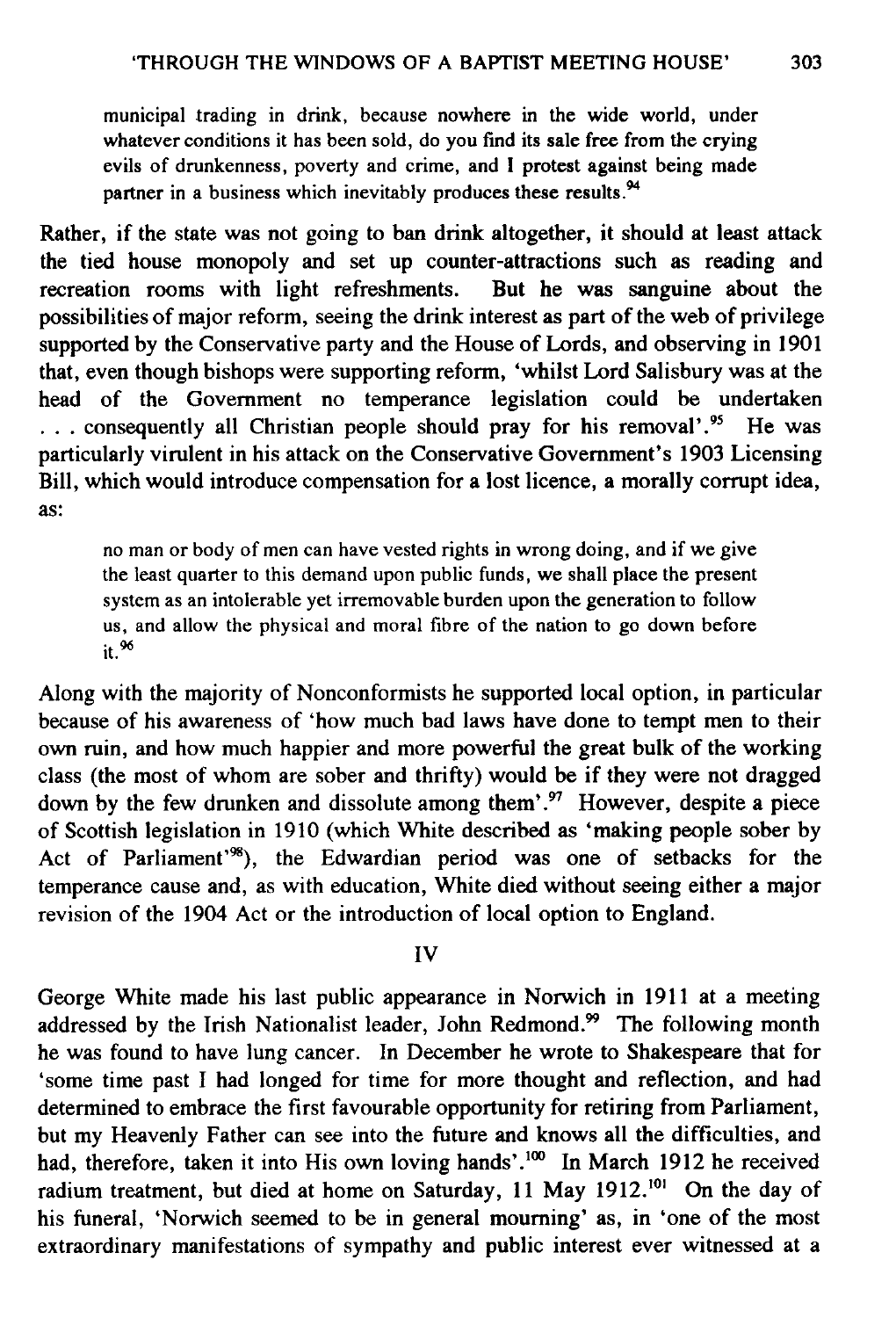funeral in Norwich . . . the windows of shops and private houses . . . were shaded; and thousands of citizens who did not themselves attend the obsequies watched from afar with an air of grave and eager concern'. $102$ 

A substantial congregation packed into St Mary's, including the Lord Mayor and full Council, council officials, representatives of schools and the Technical Institute, employees and business colleagues, and many Free Churchmen, as well as the Anglicans, Archdeacon Pelham and Canon Hay Aitken, Canon Fitzgerald, head of the Norwich Catholics, and 'many even of his political opponents'.<sup>103</sup> All of the leading Baptist divines attended, illustrating the central position in the denomination of George White and St Mary's.<sup>104</sup> Whilst the Revd Glynn Edwards, pastor of St Mary's, officiated at a private service at White's home, two of his predecessors, J. H. Shakespeare, Secretary of the Baptist Union, and the Revd Thomas Phillips, minister of Bloomsbury Chapel, performed the duties at a public service in St Mary's. At the graveside prayers were said by White's close religious and political ally, Dr John Clifford, with Principal George Gould, son of former St Mary's minister, the Revd George Gould, delivering an address.

Following the service, most of the congregation went to the Market Place to meet the funeral cortège.

The scene at this point of contact was wonderfully impressive. Thousands of people, bareheaded, were standing along the sides of Guildhall Hill, and blocking the pathways of London Street. The members of St Mary's First Day School fell in at the head of the procession. Then came the hearse, upon which the coffin was obscured from view beneath a mountain of magnificent flowers.<sup>105</sup>

Close on three thousand people were present at the Rosary Cemetery<sup>106</sup> for the internment as 'in thought and feeling a whole city gathered upon the open vault'<sup>107</sup> to pay their last respects to Sir George White, the city's foremost Christian, businessman and civic leader.

White's life was a success story of Smilesian proportions with significant achievements in the worlds of business, politics and religion. His faith in God informed all of his actions and gave a very particular slant to his political views especially his attitude to class relations and the duties and responsibilities of wealth. Conversely, in his period as President of the Baptist Union, he thrust politics back into a denominational world grown quiet and a little confused since 1886, reasserting the righteousness of the Christian's civic duty. In Parliament he formed a bridge between the old Radicalism of High Victorian dissent and the new Liberalism of Lloyd George and the welfare reforms of 1908-11. In his support for state insurance, pensions and municipal socialism he showed that nonconformist businessmen were not all like Robert Perks or Richard Holt, fixated by the nineteenth-century issues of temperance and education and suspicious of state intervention. As this paper has shown, White had a very strong commitment to these issues - temperance providing him with a way of life, whilst education secured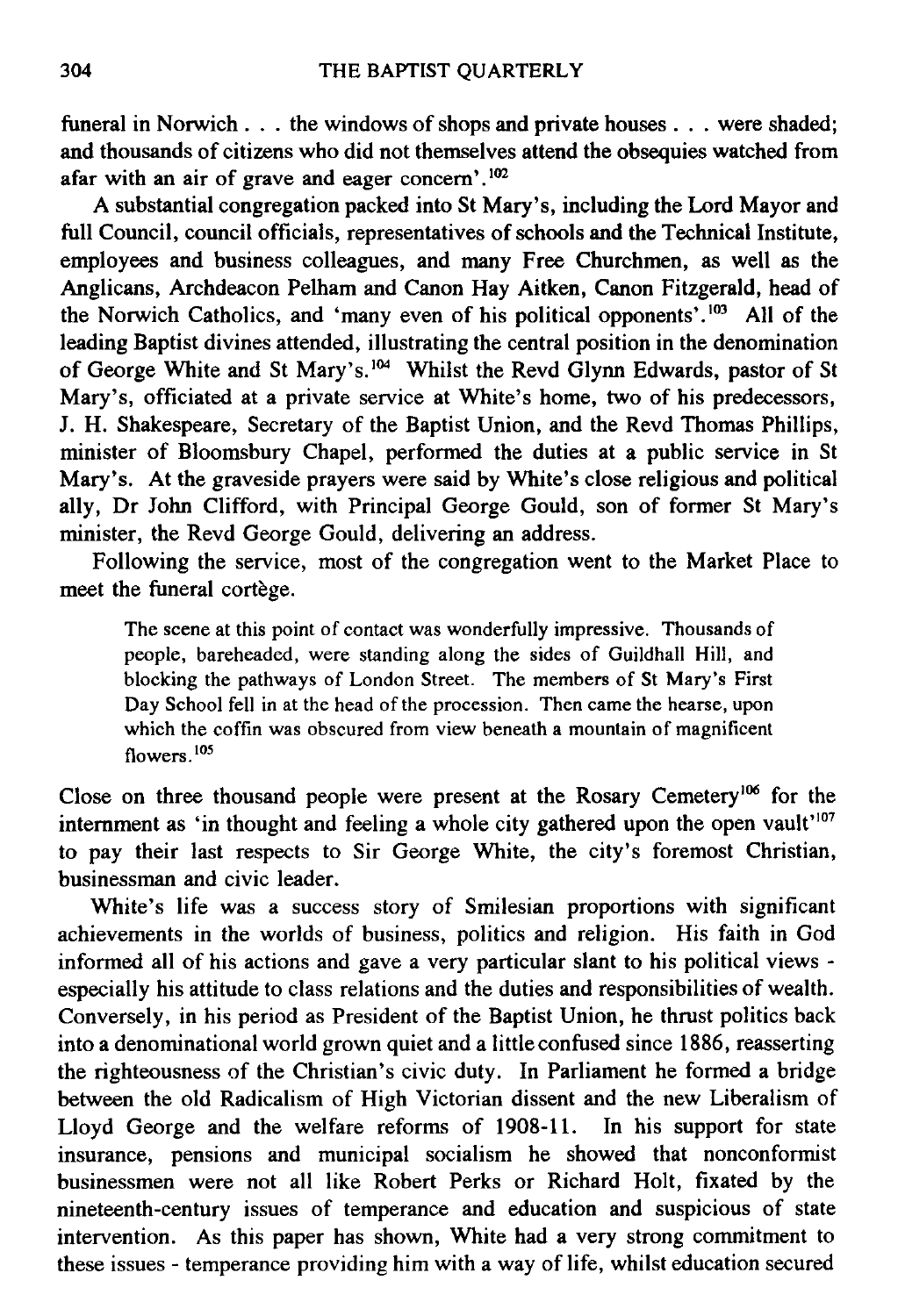his entrée into the corridors of power, at least as a visitor - but they were by no means his only political interests.

Despite his considerable achievements, his failure to secure a government post after 1906 has led to his historical marginalization at the expense of successful younger men with similar views, like Lloyd George, and the older die-hard Radicals, like Perks, who have come to typify middle-class nonconformist opinion. White's willingness to accept new ideas may have been exceptional, but his election to the Chairmanship of the Nonconformist Committee in Parliament seems to suggest that his amalgam of old and new Liberalism reflected the views of the majority of dissenting MPs, justifying his soubriquet of 'leader of Nonconformity'. His importance to both the Liberal party and the Baptist denomination have been largely overlooked and his inclusion in the *New Dictionary of National Biography* is a somewhat belated recognition of his historical significance.

#### **NOTES**

Barry M. Doyle, 'White, Sir George, (1840-  $\mathbf{1}$ 1912)' in H. C. G. Matthew (ed.), *New Dictionary of National BIOgraphy* (forthcoming).

- 3 White features quite prominently in D. W. Bebbington, The Nonconformist Conscience, 1982, especially in relation to education, but his contribution is dismissed or misrepresented by the late Stephen Koss, *Nonconformity* in *Modern British Politics,* 1975, pp.116, 118, whilst G. L. Bernstein, *Liberalism* and *Liberal Politics* in *Edwardian England,* 1986, scarcely mentions White in a book which utilizes Norwich as a case study - although he does appear in the same author's 'Liberalism and the Progressive Alliance in the constituencies, 1900-1914: Three case studies', *Historical Journal* 26, 1983, pp.617-40. White's central position in Norwich politics is touched upon in Barry M. Doyle, 'Business, Liberalism and Dissent in Norwich, *1900-1930', BQ* 35, 5, 1994, esp. pp.247-8. His economic contribution has been recognized by business historians, see Keith Brooker, 'White, Sir George (1840-1912)' in David J, Jeremy (ed.), *Dictionary of Business Biography*, 5: S-Z, 1986, pp.776-9 (hereafter Brooker, *DBB).*
- The best up-to-date survey of Liberalism in this period is G. R. Searle, *11ze Liberal Party: Triumph and Disintegratioll,* 1886-1929, 1992.
- 5 *The Times* 13 May 1912; see also 'Sir George White, MP, JP' in Ernest Gaskell, *Norfolk Leaders: Social and Political,* private

publication, n.d. (c.1907), unpaginated; David Jones, 'Sir George White MP', *Ex Fonte: 11ze Journal of the Plantation Garden Presen'ation Trust,* 7,1986, pp.18-19.

- 6 1. H. Shakespeare, quoted in 'Mr George White, MP for North-West Norfolk' in W. T. Stead (ed.), *Comillg Men on Coming QuestiollS, 1905,* p.178.
- 7 *Eastern Daily Press* (hereafter *EDP'),* 13 May 1912, p.7, quoting speech by White to his North-West Norfolk constituents.
- 8 *British Weekly* 16 May 1912, p.165; A. B. Cooper, 'Sir George White of Norwich', *11ze Sunday at Home,* May 1909, p.48J.
- 9 Brooker, *DBB,* p.776; *EDP* 6 July 1910, p.7.
- 10 *EDP* 13 May 1912, p.7; *British Weekly* 16 May 1912, p.165.
- 11 *11ze TImes* 13 May 1912.
- 12 Principal Gould at White's funeral, *EDP* 16 May 1912, p.4.
- 13 F. W. Wheldon, *A Norvic Century and the Men Who Made It,* 1846-1946, Norwich 1946, pp.93- 103.
- 14 Revd 1. Glynn Edwards, minister of St Mary's Baptist Church, at memorial service for White, *British Weekly* 23 May 1912, p.197.
- 15 This was a joint congregation with the paedobaptist Congregationalists, *British Weekly,* 16 May 1912, p.165.
- *16 EDP* 13 May 1912, p.7; Cooper, *op.cit.,* p.483.
- 17 D. W. Bebbington, 'Baptist Members of Parliament in the Twentieth Century', *BQ* 3 I, 6, 1986, p.274.

<sup>2</sup> *British Weekly* 16 May 1912, p.159.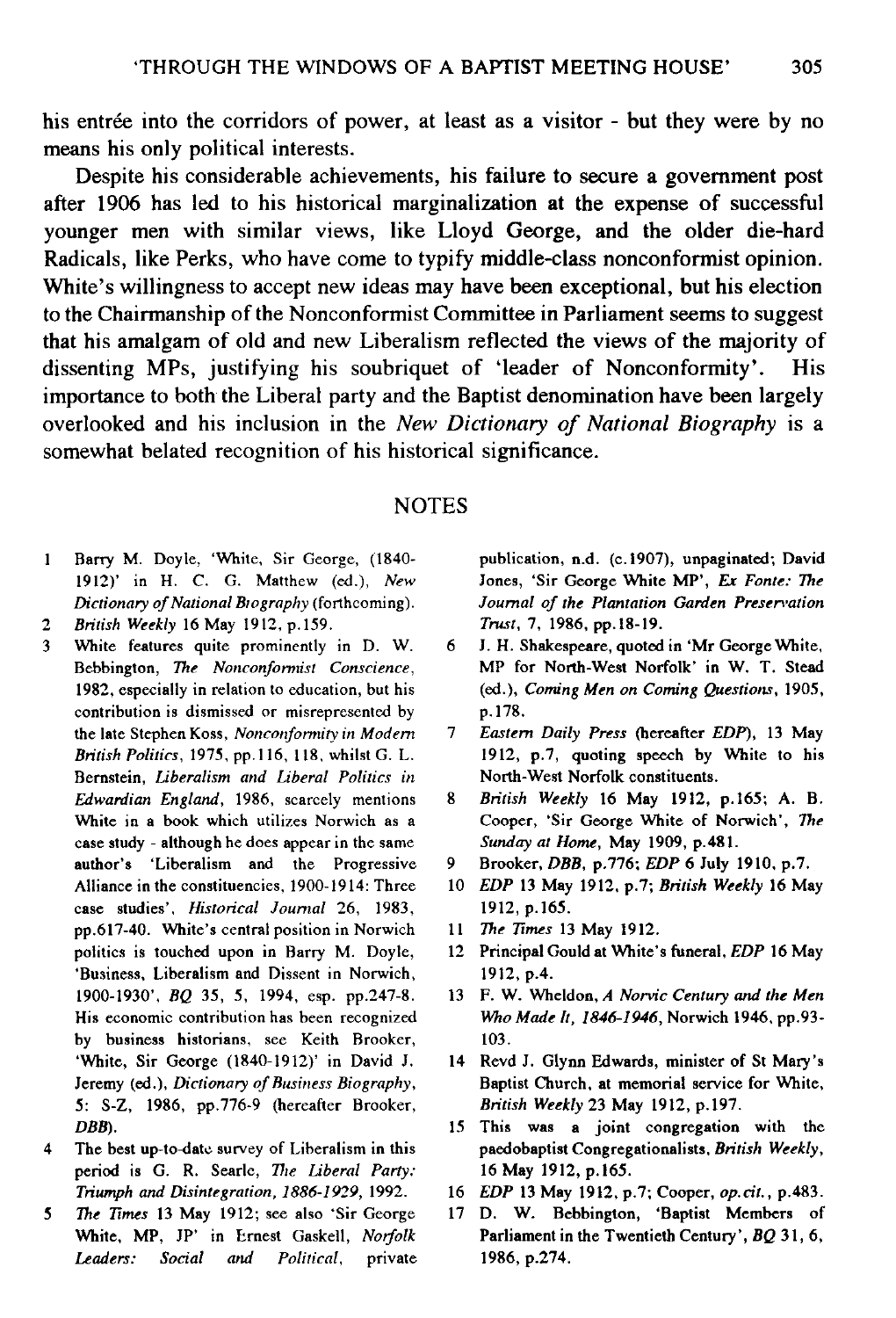- 18 Brooker, *DBB,* pp.778-9; The *TImes* 13 May 1912.
- 19 J. H. Shakespeare, in Stead, *op.cit.,* p.178.
- 20 Cooper, *op. cit.,* p.482.
- 21 *Cox's County Mo's Mo: Norfolk, Suffolk and Cambridgeshire,* 1912, p.255; Cooper, *op.cit.* p.487; *EDP* 13 May 1912, p.5, quoting speech from 1902.
- 22 George White, *History of the Nornich Young Men's Christian Association,* Norwich 1886. p.4.
- 23 *ibid.,* p.lO.
- 24 Cooper, *op.cit.* p.485.
- 25 White, *History,* p.15.
- 26 Cooper, *op. cit.,* p.482.
- 27 Revd Tom Phillips, quoted in *EDP* 13 May 1912, p.7.
- 28 C. B. Jewson, The *Baptists in Norfolk, 1957,* p.107; Cooper, *op.cit.,* p.483.
- 29 The TImes 13 May 1912.
- *30 British Weekly* 16 May 1912, p.159. See below for details.
- 31 Jewson. *op.cit.,* p.135.
- 32 Cooper, *op.cit.,* p.482.
- *33 EDP* 13 May 1912, p.7.
- 34 Cooper, *op.cit.,* p.485.
- 35 Brooker, *DBB,* p.778.
- *36 British Weekly* 16 May 1912, p.159.
- *37 Cox's County Mo's Mo,* 1912, p.255. He left £35,340 gross in his will. Brooker, *DBB* p.779.
- 38 Cooper, *op.cit.,* pp.484-6.
- 39 Brooker, *DBB* pp.776-7.
- *40 ibid .. p.777.*
- 41 David Jones, 'Business, Tact and Thoroughness: A history of the Norvic Shoe Company Ltd', *Journal of the Norfolk Industrial Archaeology Society,* 4, 1, 1986, pp.20-J.
- *42 ibid.,* pp.22-3.
- 43 Brooker, *DBB* p.777; *EDP* 13 May 1912, p.7.
- 44 Brooker, *DBB* p.777.
- 45 Wheldon, *op.cit.,* pp.38-9.
- 46 Cooper, *op.cit.,* p.485. For the general assault on St Monday see D. A. Reid, 'The decline of St Monday', *Past* & *Present,* 71, 1976, and for the imposition of time and work discipline, E. P. Thompson, 'Time, work discipline and industrial capitalism', *Past* & *Present,* 38, 1967, pp.56-97. To assist their efforts to impose good timekeeping, the partners paid the verger of the Anglican church of St George, Colegate, to keep the church clock wound up! Wheldon, *op. cit.,* p.39.
- 47 Cooper, *op.cit.* p.485; Wheldon, *op.cit.,* pp.86- 9.
- 48 *ibid.,* pp.39-40; Jones, 'Business', p.23.
- 49 William Holmes, quoted in *ibid.*
- *50 ibid.*
- 51 At the firm's diamond jubilee in 1906, no fewer than 350 employees had been with the firm for ten years or more, 70 of them for 25 years and one since the company started. *ibid.*
- 52 Jewson, *op.cit.,* p.124.
- *53 EDP* 13 May 1912, p.7.
- 54 *ibid.;* Sir George White, 'How I became a politician', in unknown periodical, possibly *Sunday School* TImes, 1909, pp.227-8.
- *55 EDP* 13 May 1912, p.7; White, 'Politician'; Randolph Churchill, *Winston Spencer Churchill,* comp.vol.lI, part 3,1911-1914, pp.1429-30.
- *56 EDP* 6 July 1910, p.7.
- *57 EDP* 13 May 1912, pp.5,7.
- 58 Cooper, *op.cit.,* p.486; see also *EDP* 13 May 1912, p.5.
- 59 During the 1904 by-election he did hint thai, had Louis Tillett not stood, he might have been persuaded to contest the seat. *Norfolk Evening Standard* 14 January 1904, p.5.
- 60 The TImes 13 May 1912; *EDP* 13 May 1912. p.5. In the Liberal landslide of 1906, his majority was 2,800, falling back to around 1000 in the tougher elections of 1910. *British Weekly* 25 January 1906, p.466.
- *61 EDP* 13 May 1912, p.5.
- 62 The TImes, 13 May 1912; G. R. Searle, 'The Edwardian Liberal Party and Business', *English Historical Review,* XCVIII, 1983, p.37.
- *63 Baptist* TImes & *Freeman,* 1 February 1907, p.83. Originally the *British Weekly* supported McKenna, but later suggested that White should have been appointed: 21 January 1907, p.463, and 14 November 1907, p.139.
- *64 Christian World,* 30 May 1907, p.3 and 20 February 1908, p.5.
- *65 British Weekly,* 14 November 1907, p.138.
- *66 EDP* 6 July 1910, p.7.
- *67 EDP* 13 May 1912, p.7.
- 68 George White, The *Nonconfonnist Conscience in its Relation to our National Life,* Presidential address to the Baptist Union of Great Britain and Ireland, 27 April 1903.
- *69 EDP* 11 January 1904, p.8.
- *70 EDP* 13 May 1912, p.7 and p.5 quoting T. Phillips.
- 71 Searle, The *Liberal Party,* pp.64-8.
- 72 Even when strikes did occur, he could be remarkably magnanimous. There is an oft repeated story that in the midst of the 1897 strike in the Norwich footwear industry, the